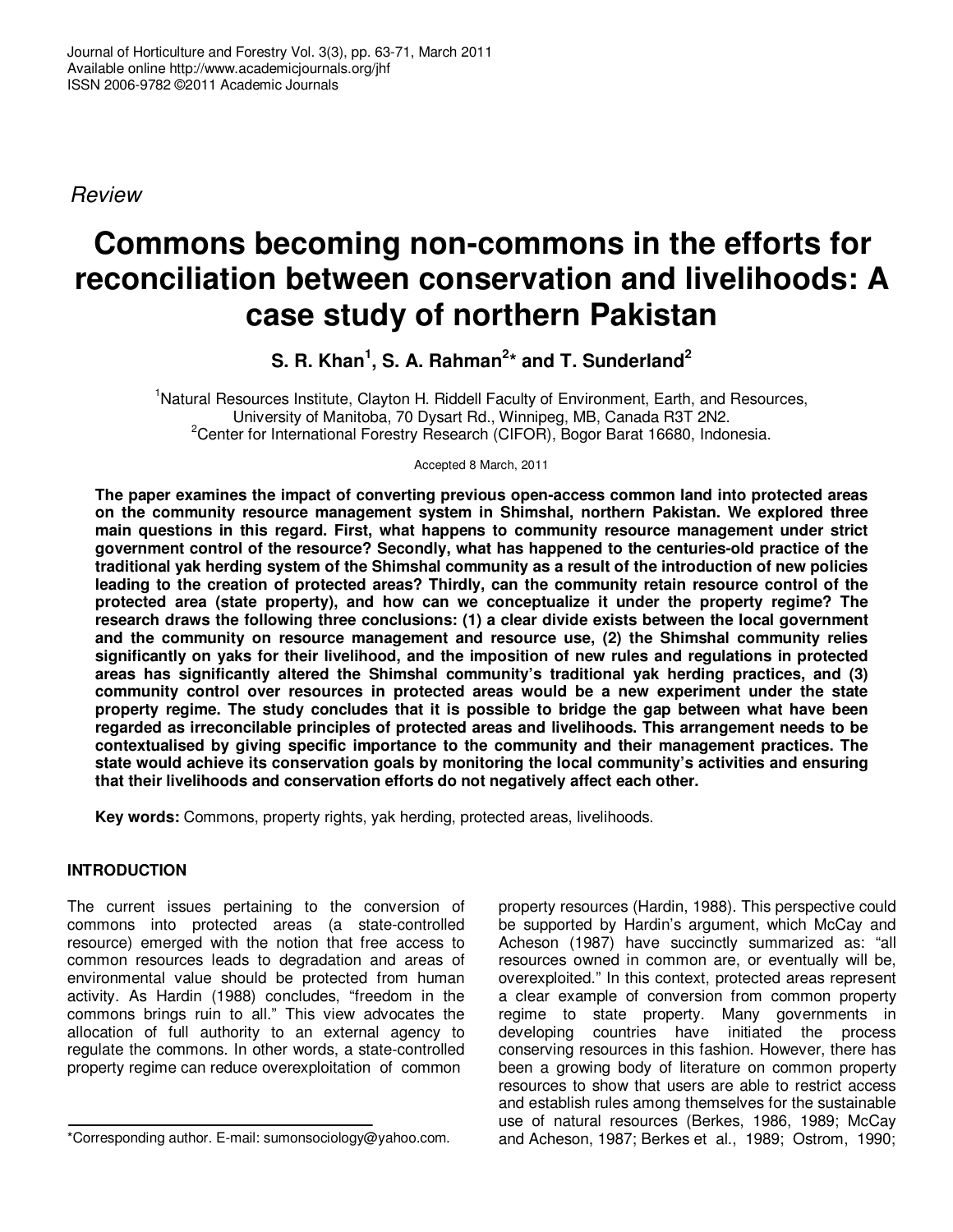Bromley et al., 1992; Cronkleton et al., 2008; Ojha et al., 2008). A wide range of common resource systems have been developed and maintained by local communities in many different societies in the past. Examples can be seen in various regions of India and Mexico, where communities are managing their common resources through sharing forest resources and utilizing different land classification systems, respectively (Nayak and Berkes, 2008). In the context of northern Pakistan, common resources have remained under community control since the time of the Mirs (rulers), where communities established the traditional management system and customary laws to regulate their rights and access to the resources in an effective manner at the local level (Bilal et al., 2003).

However, conflicts have emerged between communities and the state as a result of disagreement over resource-use rights, access, and control of natural resources. In examining the foundations of these conflicts, it is important to examine the issues from two different angles. Firstly, according to the view of those who claim that communities' access and user rights would disrupt the areas of biological importance, state control of natural resources is the only effective way to conserve biodiversity (Locke and Dearden, 2005). The second perspective is a more people-centred approach, "based on the premises that local populations have a greater interest in the sustainable use of resources than the state; and that they are more able to effectively manage those resources through local or 'traditional' forms of access" (Brosius et al., 1998). This has led to debates about whether state or community control over resources would be more effective in resource management. The existing 'blueprint' approaches and strategies to natural resources management have increasingly proved to be unsuitable (Agrawal and Gibson, 1999). Recent literature suggests the need for a shift in the approach to natural resources management so that it might focus increasingly on people-centred policies, bottom-up planning processes, and decentralized governance (Chambers, 1994; Agrawal and Ostrom, 2001; Cronkleton et al., 2008; Ojha et al., 2008). The need for such a shift became obvious as the ill effects of the centralized control of resources became apparent. It led to the alienation of resource users and incited a growing demand for a change in approach towards greater community participation and empowerment. Another management option, comanagement, where responsibilities are shared between communities and the state, has been mooted as an alternative means to sustainably manage resources in many countries. However, this management arrangement has been criticised for the gap between design and reality, particularly in relation to participation and control (Agarwal, 2001; Lele 2000).

This study examines the impacts of protected area creation on the local management of the pasture

resources of the Shimshal community in northern Pakistan. Our research has explores three main questions:

(1) What happens to community resource management under strict government control of the resources?

(2) What has happened to the centuries-old practice of the traditional yak herding system of the Shimshal community as a result of new policies on protected areas?

(3) Can the community retain control of the protected area (state property)?

We analyse the impact of PA's (protected areas) on the community resource management system, and describe how community control over resources in protected areas would be reflected under the state property regime.

### **STUDY AREA AND METHODS**

The study was conducted in Shimshal, upper Hunza (Gojal), in the Gilgit district of northern Pakistan. It is approximately 62 km from Pasu, located in the Central Karakuram Mountains, in northern Pakistan. This site is characterized by a dry alpine habitat comprised of juniper, shrubby vegetation, community plantations on lower lands, and permanent snowfields in the higher altitudes. Shimshal is comprised of 112 households, with a total population of approximately 1500 individuals living in five adjoining small villages (hamlets).

These villages are permanent settlements in the Khunjerab National Park. Seasonal settlements of the Shimshal community are located in the vast alpine pastures of Pamir, Ghujerab and Lupgar. This is due, in part, to the community's exclusive control of 2700  $km^2$  of high altitude pasture land (Butz, 1996). The community owns agricultural land; they complement their irrigated agriculture with extensive herding of sheep, goats, cattle and yaks. Their enormous knowledge in raising livestock is well recognized. Livestock plays a major role in their livelihoods (Ali and Butz, 2003), and their herding system represents a high altitude pastures.

The Shimshal community is well organized and is wellknown for the people's hardiness. This is the only community in northern Pakistan that has remained in isolation without access to roads until recently. In 2003, after twenty years of hard labour, the community was able to construct 62 km of a single-lane road, with some support from both the government and the Aga Khan Foundation.

Field research was conducted in all five villages in Shimshal. Data were collected by the Participatory Rural Appraisal approach and Focus Group Discussions. Two village level (two annual) and four household level (four quarterly) surveys were carried out to obtain household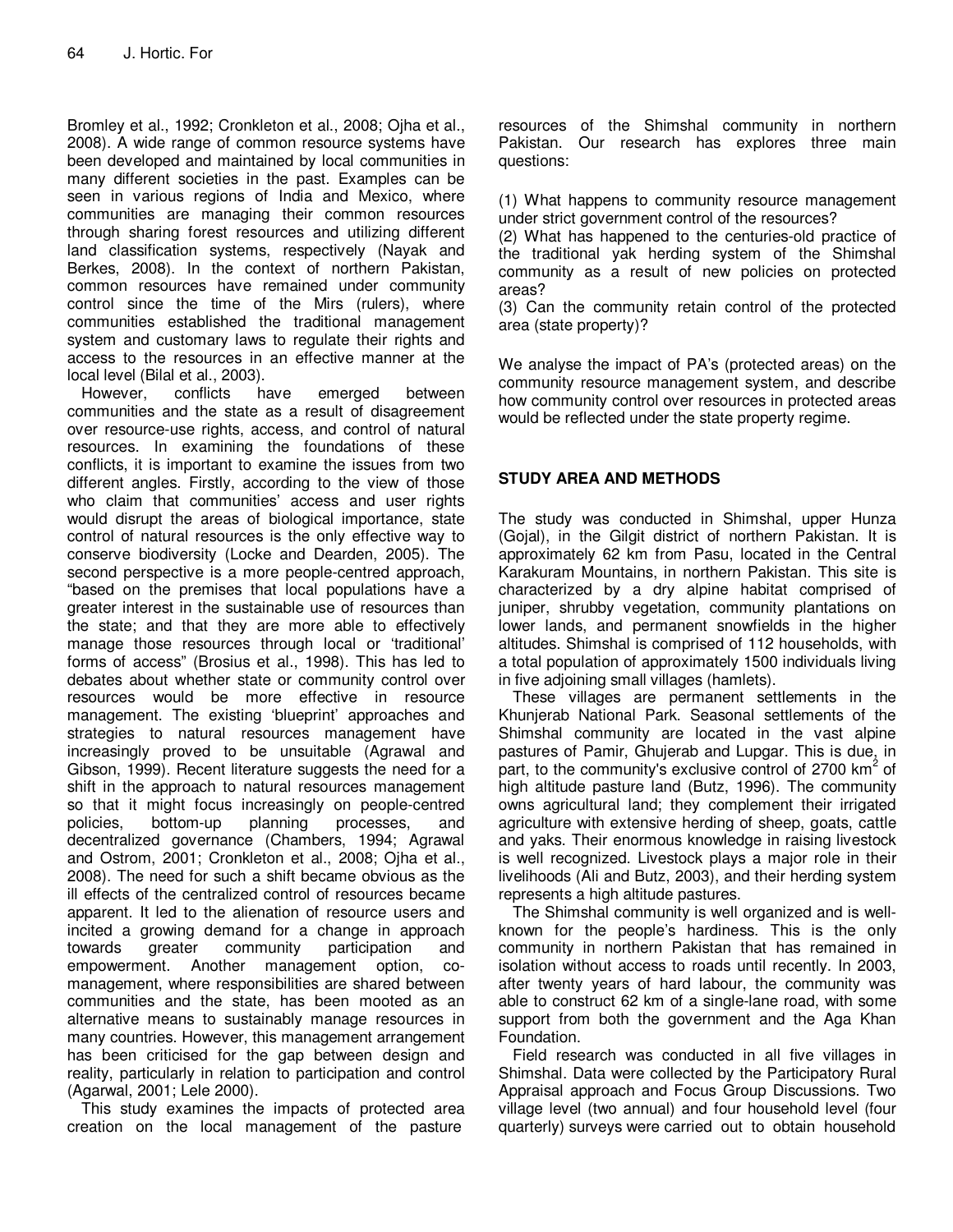level information. For village and household surveys, a random sampling method with a sample size of  $\geq 50\%$ was selected. A total of 70 households were surveyed at the village level. Semi-structured interviews were conducted with household heads, and focus group discussions were carried out with community groups. The participatory resource mapping tool was used to identify pasture cycles, and this helped to analyze the linkages, patterns, and inter-relationships between land use and their livelihood systems.

#### **CONTEXT OF PROTECTED AREAS (PA'S) AND CONFLICTS TO COMMONS**

The establishment of protected areas has been seen as a viable solution for protecting natural ecosystems by excluding humans from those areas (Hutton et al., 2004). Bennett and Lopoukhline (1998) stated that the concept of protected areas has been acknowledged as the basic method for biodiversity conservation since it makes use of regulatory frameworks to prevent disturbance activities. Most ecological zones in Pakistan are not adequately represented within the protected area system (Virk et al., 2003). In addition, many of these areas do not have an effective management system and they employ management approaches that are confined only to protective measures (IUCN, 2003). In Pakistan, PA's have so far followed a top-down approach, which has resulted in conflicts with the communities over access to and use of natural resources (Mock, 1997). According to Mock and O'Neil (1996), the Government of Pakistan recognises only three categories of protected areas: national parks, wildlife sanctuaries, and game reserves. Up to now, the country has established 225 Protected Areas, comprising 14 National Parks, 99 Wildlife Sanctuaries, 96 Game Reserves, and 16 unclassified areas (private, proposed or recommended). The number of PA's continues to grow each year. These conservation measures, however, have not always been based on detailed biological information or criteria and many of these PAs are too small and fragmented to guarantee species survival, especially of wide-ranging fauna such as the snow leopard (endangered species) and Himalayan lynx. Boundaries have not been worked out according to ecological considerations, and the main focus has remained on game species (MACP, 1999; IUCN 2006).

Mock (1997) describes protected areas in Pakistan as islands in a sea of different land uses and of strongly altered ecosystems; such islands may have difficulty maintaining species diversity and may not incorporate functional ecosystems. Studies have shown that PA's have not succeeded in meeting their management objectives with specific reference to Mountain Protected Areas, and the reasons include indigenous peoples' rights to resource extraction for their livelihoods; the

improper design, legal establishment, boundary demarcation, resource assessment and setting of objectives for protected areas; and the often negative relationship between forest officials and the local people. These findings reflect flaws in the concept of protected areas which fail to recognise and respect the rights and values of local and indigenous peoples. Over centuries, these communities have developed a way of life which is broadly in balance with the setting in which they live (Mock, 1997). In most cases, the protection of community livelihood systems and cultures and the conservation of the resources upon which they are based have not been seen as special features during the establishment of protected areas. The unique features of the communities' livelihoods are compatible with conversation objectives but do not necessarily adhere to a Western notion of conservation (Mock, 1997).

Generally, conflicts arise as a result of separating natural resource protection from human use and of not adequately addressing livelihood issues (Hough, 1994; Hutton et al., 2004). Many of these conflicts are related to resource access and the rights of the communities, which see their livelihood security being undermined. Many communities have been deprived of access to common resources because the PA's have been based on external principles of protection, while ignoring traditional knowledge and practice founded on learning developed over hundreds of years of experience and adaptation. These communities have traditionally followed laws and regulations set up and enforced by themselves to protect their resources. However, the laws and regulations of the protected areas overthrew the traditional management systems and heightened conflicts over access, use or control of the resources (Davey, 1998).

The Khunjerab National Park (KNP), in northern Pakistan, is a notable example of state control over common resources, in an area where the local community has followed sustained herding practices for centuries (Butz, 1996; Knudsen, 1999). The state views that protected land is an entity that belong to the State (that is, the authoritative bureaucratic-politcal entity) rather than the local community. This has led to conflicts between the community and the state, and possibly will alter the important pastoral systems that help maintain the park landscape (Knudsen, 1999). Ali (2003) points out that "the original park plans would fragment this local management system and upset pastoral migrations which were fully compatible with the aims of conservation defined under the IUCN's guidelines 1979 for conservation in mountain environments".

Wegge (1988) confirms that the Shimshalies' herd management system seemed to be a typical 'traditional practice' and there was no evidence of over-grazing. But the state perceived the local community and their traditional practices of herding as a threat to the National Park, which resulted in alienating the community from their hereditary common resources. Knusen (1999)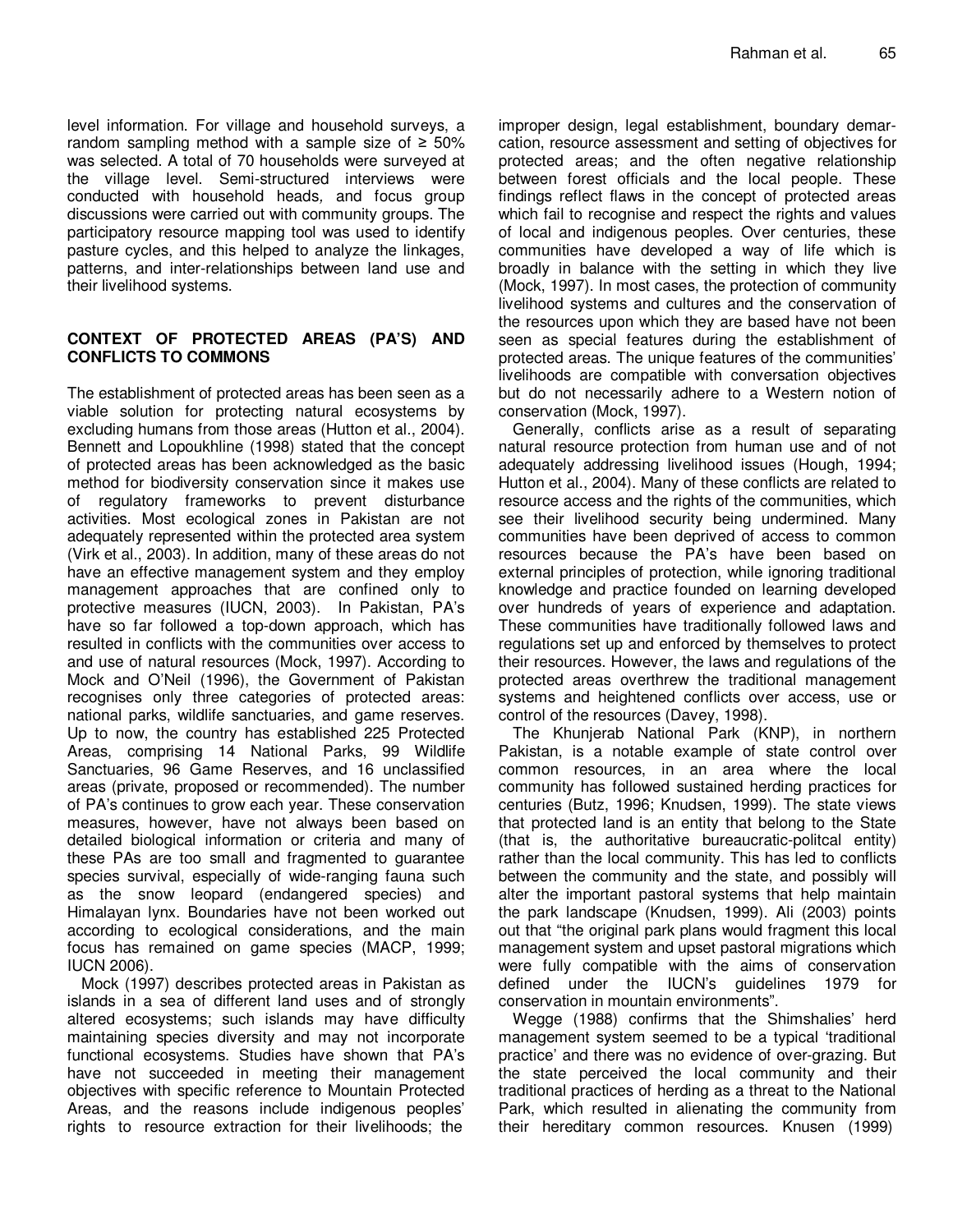stresses that it is dangerous to write the community off before their potential role has been established. The concerns here are that the existing policies have put an end to the pastoral system and that the park landscape might not be upheld (Knudsen, 1999). There is a possibility that the conflict will bring detrimental results both to the state and to the community if the conflict is not resolved. For the state, the wildlife it aims to conserve will be lost as a result of aggravated actions, and for the community, the loss of spiritual and cultural affiliation to their heritage seems obvious.

#### **GOVERNING THE COMMONS IN NORTHERN PAKISTAN**

In northern Pakistan, historically, common resources were divided among tribes and lineage groups by the Mirs (rulers), where the communities established traditional management systems and customary laws to regulate their rights and access to the resources in a manner that was effective in terms of management at the local level. Primarily, two property systems exist throughout the region:

(i) Tribal (Shinaki)

(ii) Principality (Rajgiri) systems (Bilal et al., 2003).

Under the Tribal system, a council of elders dealt with the issues of excludability, whereas under the Principality system, the representatives of the Mirs decided the excludability and subtractability. However, under both systems, local communities were part of the decisionmaking process, and there was an arrangement to include the collective decisions of the communities regarding the extent of exclusion and subtraction (Bilal et al., 2003). The representative (Wazir) of the Mir used to convene a gathering of village elders to discuss issues of relevance. The community would vote on each decision, and if greater than a majority was expressed, the decision was considered final. If the Wazir gave a final decision that was against the decision taken by the community, then it would have the opportunity to approach the Mir by visiting him and bringing him a small gift, generally, livestock  $-$  a yak or bull - and animal products such as Poshoro (5 to 10 kg butter) or Philam (woollen cloth). Then the Mir could decide in favour of the community; he sometimes based his decision on an outsider's advice or opinion.

However, the situation changed after the 1970's, with the abolition of the Mir's regime. The principalities were declared state property, while in areas such as Darel and Tangir within the Diamer district, where there was a tribal system, the tribal councils negotiated with the government to retain their commons (Bilal et al., 2003). The state passed the Forest Act 1975 and, under this act, the state then had entitlement to all the resources except

the forests in a few parts of the Northern Areas, such as in Darel of Diamer district, where the communities own the forest. However, with the end of the Mir's regime and the establishment of state control, many communities in northern Pakistan continued to follow their traditional user rights to most of the common resources, specifically, on pastures. Many of the pastures remain under the exclusive control of particular communities, where the community decides who has the right of use and who is excluded. One of the best examples is the Shimshal community in northern Pakistan, which has exclusive control over  $7200 \text{ km}^2$  of high altitude pasture land that includes Pamir, Ghujerab, Lupgar and many other pastures (Butz, 1996). The community has been utilizing these pasture resources for many centuries through their unique yak herding system. However, the establishment of Khunjerab National Park by the state has led to conflicts related to the Shimshal community's exclusive rights and their herding practices.

#### **SHIMSHAL YAK HERDING SYSTEM**

Shimshal yak herding predominantly follows a traditional pattern dictated by the climate and seasons, the topography of the land, and social and cultural influences. Their traditional system relies on accumulated centuries of experience, including knowledge of the pastures' productivity, availability of water during the summer and winter, accessibility, vulnerability to predators, and religiocultural influences embedded in their self-identity as 'Shimshali', a community that is highly devoted to maintaining their culture and hereditary resource. The community affiliation with livestock, especially yak, and with the pasture reflects their devotion to their legacy and their livelihood security.

For most of the community, livestock plays a major role in their household economy, their consumption of dairy and non-dairy products, and their meat requirements. Animals are also sold to obtain cash income to cover several months of their household expenses.

The Shimshali yak herding practice, the use of different pastures in different seasons and periods, the number of livestock herded in particular pastures, and the periodic movement of the animals to higher or lower elevations, are akin to and represent a 'modern' rotational grazing system. This herding system, which Butz (1996), referred to as 'interwoven transhumant cycles', reflects generations of decisions villagers have made about their herding practice. Confidence in their best pasturing system without employing any scientific knowledge comes from the decision making process they employ at three levels, as described by Butz (1996): first, at the household level, followed by the community level, and the third, at the pasture-cycle level. Households need to herd their livestock to ensure their livelihood security. They are also motivated to maintain their relationship with hereditary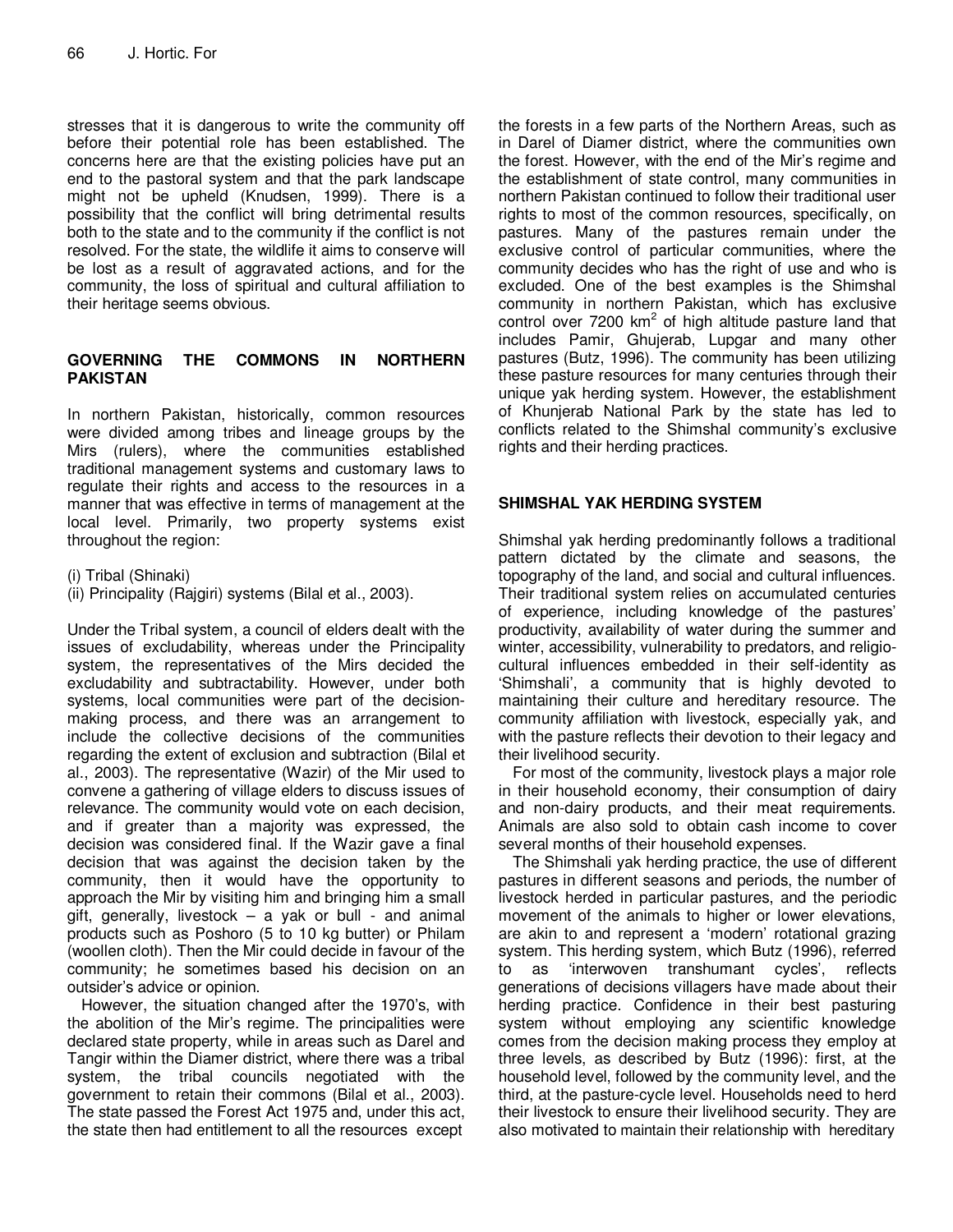**Table 1.** Key mechanisms of community management of common resources in Shimshal.

| <b>Mechanism</b>                                                                                                                                           | <b>Purpose</b>                                                                                                                                                                                                                     |
|------------------------------------------------------------------------------------------------------------------------------------------------------------|------------------------------------------------------------------------------------------------------------------------------------------------------------------------------------------------------------------------------------|
| Village level decisions: all village heads and household<br>heads have a role in decision making process. Village elder<br>(lumberdar) makes the decision. | Involve all village heads, household heads in decision making and<br>provide an equal opportunity to every household head.<br>Have every individual abide by collective decisions and the<br>regulations set by the community.     |
| Household level decisions: all members of the household<br>have a role in household level decisions.                                                       | Involve all household members in decision making and provide an<br>equal opportunity to every member. Ensure their commitment,<br>availability and contribution in labour.                                                         |
| Pasture-cycle level decisions                                                                                                                              | Informed decision based on climate conditions, accessibility,<br>availability of fodder and safety of livestock.                                                                                                                   |
|                                                                                                                                                            | Attain maximum benefit from the resources.                                                                                                                                                                                         |
| Pasture management: A series of pasturing on specific<br>pastures, pasturing cycles, time of pasturing, determining<br>duration and livestock numbers.     | Maintain pasture quality by ensuring the continuous supply of<br>fodder for the livestock in different seasons; facilitate seed<br>regeneration, and new growth of vegetation.<br>Retain traditions and heritage as proud symbols. |

Source: Focus group discussion with the community elder group.

pastoral land, which Butz (1996) referred to as instrumental and symbolic values. To put this into practice, households have to make a conscious decision. We observed that the household members get together to plan how many livestock are required to send to pastures. The decisions are based on several factors: availability of number of persons (labour), affordability of cost in terms of cash or kind (material), and the number of milking animals available.

At the community level, various actors are involved in the decision making process. These include but are not limited to the appropriateness of the pasture for the specific number of livestock, mapping of pastoral movements based on their years of experience, religious festivals and other ceremonies. The community level decisions ensure an equal opportunity is provided to all households in the shared resource system. It is important to note that the community's main priority is to conserve their resources, and this is reflected in their resource-use activities. At the pasture-cycle level, herdsmen have to make conscious decisions based on their experience of weather conditions, such as access during winter; climatic conditions always dictate their decisions. The herdsmen have to make sure that the livestock herd is safe from predators, that enough fodder is available to feed on, that the water requirement is fulfilled, and, especially, that attention is given for the timely departure to other pastures as well as for the village to attend the special ceremony called 'Kutch'. This event reflects the community's gratitude to God for His blessings and for their safe arrival with their animals and accumulated wealth.

The mechanism of the herding practice and the management of the resources are described in Table 1.

#### **SUMMER PASTURING SYSTEM**

Summer pasturing represents the combination of ecological knowledge about the climate and vegetation with the decision making process. Knowledge of the pasture, vegetation, and caring capacity plays a key role in pasturing. In summer pasturing, the major role that women play in livestock herding is well recognized. After village level decisions are made about who would be going with the livestock, the herders have to leave the village by the first week of May to travel to Shujerab, the nearest pasture. This arrangement is made based on two reasons: firstly, the availability of new vegetation in pastures for the livestock is considered and, secondly, the village has already completed the cultivation of agricultural crops and the fields have been closed for grazing.

The next move, to Shwert pasture, is determined by climatic conditions and the availability of new vegetation in the next pastures. There is also a time limit (period) set for each pasture, with a time cushion of three to four days. The pasture cycle continues, with several stays made at Sher Lakhsh, Furzin-i-Dasht, Gorjerav, Sher Bulak, Ghrsar and Sher-a-lik, until the final destination, Pamir, is reached, where they spend two and half months. By September 10<sup>th</sup>, they have to leave Pamir. Any delay or early return would put the livestock at risk. Delays in the return would make them face cold temperatures or snow at high altitudes, and an early return would put the livestock at risk because they would have to cross water routes several times, and this would be made difficult by peak water flows. Their arrival to the village after spending over six moths in pastures is celebrated with an event called 'Kutch'. This is a special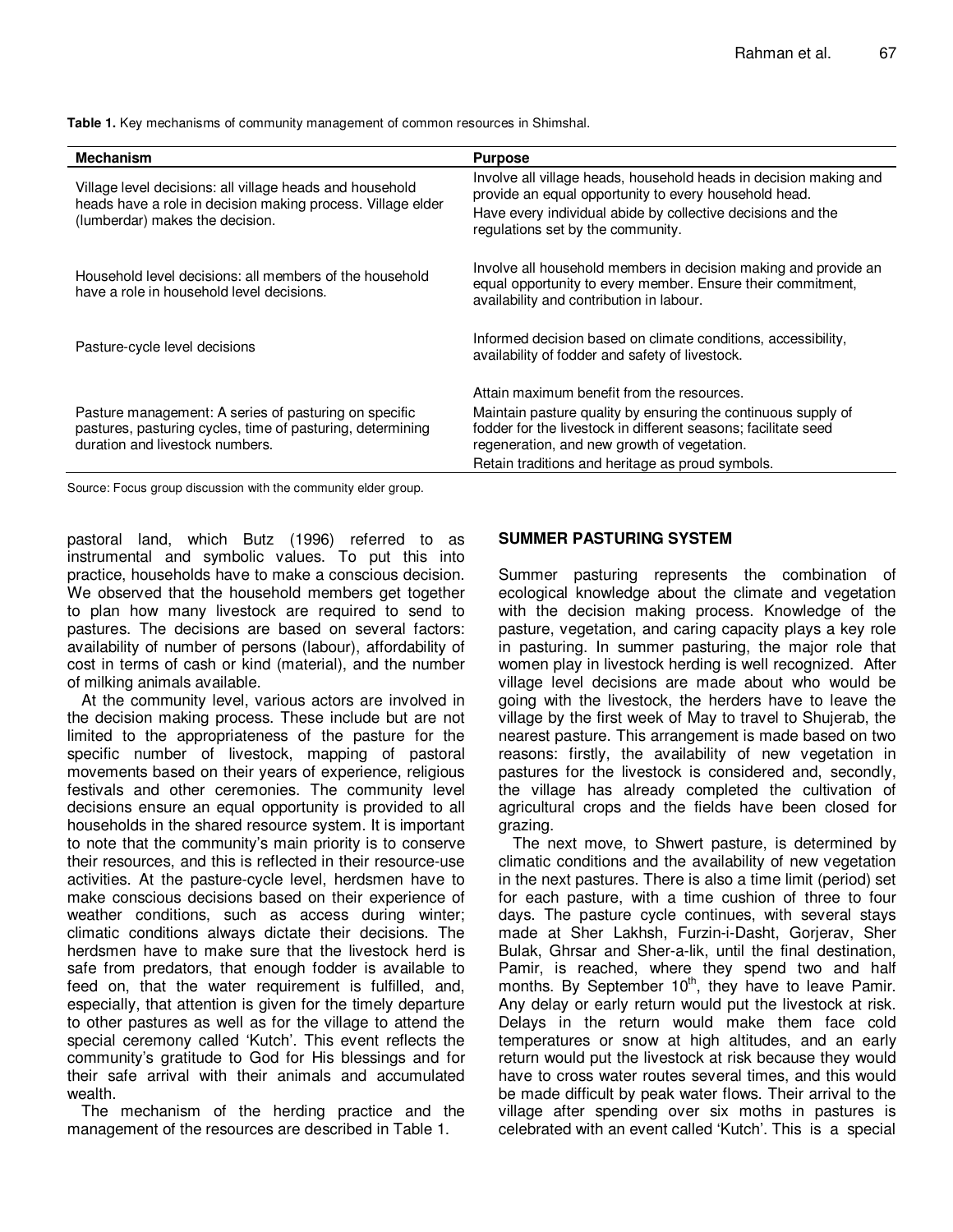occasion to thank God for their safe return with the accumulated wealth. The celebration continues for a week, with friends and families invited to their homes. Similar summer pasturing is done by other herders in other main pastures, such as the Gujerab, Lupgar, and Yazghel.

Most of the dairy products such as butter, qurut (a milk product), cheese and many other products are produced during summer pasturing. These products are consumed in their main diet, and are also sold for cash or bartered.

#### **WINTER PASTURING SYSTEM**

Winter pasturing is done predominantly with yaks. Normally, herders stay with their livestock to protect it from being attacked by wolves or snow leopards, especially at the time of calving, and to prevent the herd from straying. Given the fact that the Shimshal community has limited land available in the village to feed their livestock, especially yaks, their dependency on pasture resources is obvious. However, yak herding in Shimshal has another purpose related to the proper utilization of pastures. Although it is very tough to graze their yaks in the winter, the community has been practicing winter pasturing for centuries and in this fashion they maintain the pasture resource. It is their perception, based on experience, that if certain pastures remain untouched after grazing their livestock in the summer, then those pastures will have low productivity in the following year. Yaks are grazed during winter in those pastures, and their pattern represents a well established grazing system of high altitude pastures.

Common to both summer and winter pasturing is the caring of their ancestral resource, which they affiliate with the founder of Shimshal. According to one of the popular histories, Mamu Singh, a Burusho (brushski-speaker) from Baltit (Central Hunza), found this region four centuries ago. Later his son, Sher, discovered all the other territories, including Pamir, which the lineage of the Shimshal—Gazikator, Bakhtikator and Baqikator—claim as their ancestral land (SNT, 2007). However, the community practices have been disrupted as they have been forced to abandon the use of certain pastures upon which their livelihoods depend.

#### **COMMON RESOURCES AS LIVELIHOOD SECURITY, SPIRITUAL AND CULTURAL WELL-BEING**

The commons have been seen as a resource that will eventually be degraded by free access, as Garret Hardin (1988) hypothesized. Many scholars argued against and criticised this view, which led to more thorough examinations of the commons. An entire array of information has been collected and knowledge has been gained through various studies related to the scale,

complexity, institutions, self-organization and many other matters associated with the commons. However, the focus has never been on linking the commons to livelihood security and to spiritual and cultural integrity. If we look at common property with a view to "poverty" rather than from a "resource" perspective, there are thousands of people that survive on common resources, mostly in hilly areas. We may be able to capture a part of the answers to the above questions by understanding the livelihood systems of communities and recognizing how their management systems demonstrate the complexity of commons management. By looking at the example of the Shimshal community and their traditional systems, the commons play a pivotal role in maintaining the community's culture and the spiritual values that enrich their spiritual life and cultural well-being. These are deeply embedded in their self-identity as 'Shimshali', a community that is highly devoted to maintaining their culture and hereditary resources. These communities work collectively to secure their livelihoods.

For many communities, the commons are the only resources to which the poor may get an equal share in resource use, and this gives them a sense of security. As Kirkby (2000) affirms, poor communities are mainly dependent on the physical environment, and especially on common property resources, because they cannot afford access to any other resources. The poorest therefore suffer the most from the effects of resource degradation. Fenny at al. (1998) expresses their concern over the effects of restricting poor people's access to natural resources. According to the authors:

"Poor people tend to be most dependent upon the environment and the direct use of natural resources for their livelihood opportunities, and therefore are the most severely affected when the environment is degraded or their access to natural resources is limited" (Fenny et al., 2002).

There is ample field-based evidence that the communities have effectively managed their common resources. Perspectives on the commons have changed from the initial perception of Hardin (1968) that the commons are everyone's resource, which will eventually be degraded, to the perspective that the commons traditionally are a well managed and maintained resource that replenishes itself as long as human activity acts to maintain the landscape.

#### **THE NEW HORIZON: LINKING CONSERVATION TO LIVELIHOODS**

There is a potential to bridge the gap between what have been regarded as irreconcilable principles in the management of protected areas and the pursuit of livelihoods. Recently, a growing literature has emerged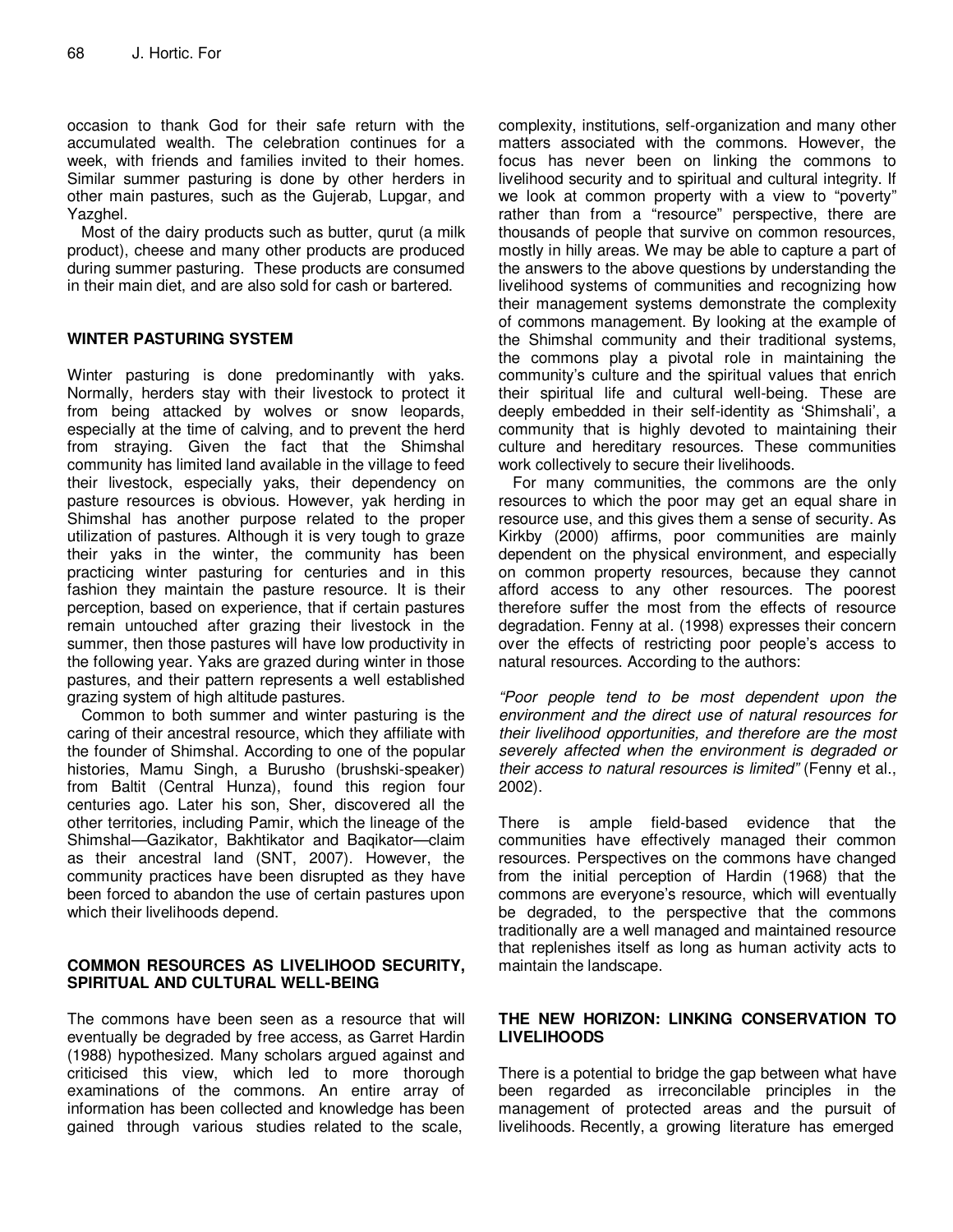**Table 2.** Community managed state property.

| <b>Practices</b>                  | Under state control                                                                                                | Under new arrangement                                                                                                                                                                                                                       |
|-----------------------------------|--------------------------------------------------------------------------------------------------------------------|---------------------------------------------------------------------------------------------------------------------------------------------------------------------------------------------------------------------------------------------|
| Livestock grazing                 | Very limited or no access                                                                                          | Supervised grazing                                                                                                                                                                                                                          |
| Collection of medicinal<br>plants | Very limited access or no access                                                                                   | Supervised collection                                                                                                                                                                                                                       |
| Trophy hunting                    | Completely banned                                                                                                  | Limited, based on trophy size and violability of the population                                                                                                                                                                             |
| Eco-tourism, trophy<br>hunting    | Allowed free entry<br>There is no provision for trophy<br>hunting under the PA category of<br><b>National Park</b> | Allowed with payment of a nominal fee, fund will be used for the<br>development of the community and resources. Revenue from the<br>trophy hunting will be used in building schools at the community<br>level and community health centres. |
| Institutional level<br>management | Run by a single authoritative person                                                                               | Committee members comprised of elders and the well-educated                                                                                                                                                                                 |
| <b>Benefits</b>                   | State gets all the benefits                                                                                        | Sharing of benefit: community will get the benefit from protecting it.                                                                                                                                                                      |
| Regular monitoring                | With very limited funds available to<br>the government there is no<br>monitoring                                   | Community will provide regular monitoring though selected<br>individuals and with partner organizations (WWF, IUCN) to conduct<br>wildlife census and determine caring capacity.                                                            |
| Protection of culture             | Not a mandate                                                                                                      | Retaining culture would be the main priority.                                                                                                                                                                                               |

Source: semi-structured interviews, group discussions, official documents/records.

that aims to link conservation and livelihoods through partnerships between the government, community groups and non-government organizations. Some examples of such partnerships can be widely seen in northern Kenya, India, Nepal, Bangladesh and many other countries. However, there are very few examples in Pakistan in which the community has participated in state-controlled resources through private organizations (MACP, 1999). A new emerging and potentially promising community livelihoods-centred approach, which appears to offer a way forward to reduce state-community conflict, would be a positive step in managing resources in areas with high resource-dependent communities. Such an approach would view indigenous cultures and resource-use practices as mutually compatible and key parts of a system. The community-driven conservation regime, with a focus on their livelihoods diversification and advancement, would bring a sense of responsibility, respect and ownership of resources. The goal would be to provide an option to the community to continue their resource-use practices in harmony with the natural resource base and also encourage them to gain skills and knowledge for the best use of the resource. A comparison between the state-controlled and the new management arrangements is outlined in Table 2.

In the case of Shimshal, the community is already involved in eco-tourism activities. This can be further explored by utilizing their local knowledge on high altitude alpine pastures, including the traditional yak herding

system, and also by understanding their socio-cultural systems.

It would be appropriate for the state to see the community as stewards that conserve the resources. The state could play a role as an advisor to achieve conservation goals by ensuring the livelihood security of the local community. This would be made possible by enabling government policy directives that emphasize community involvement and benefit-sharing in the resource management. The challenge would be related to how such an arrangement would work under the property regime.

#### **STATE PROPERTY UNDER COMMUNITY CONTROL (NEW MANAGEMENT ARRANGEMENT)**

The literature is clear about how property can be held as distinct resources within four different categories: open access, private property, state property, and communal property (Berkes and Farvar, 1989; Feeny et al., 1998). However, there is a gap in terms of possible combinations of categories of property, which leads us to understand that property rights only make sense if they are held as exclusive rights. This kind of understanding of property is especially critical for analysing property rights in the context of protected areas (state property) under community management and control.

Similarly, co-management arrangements cannot be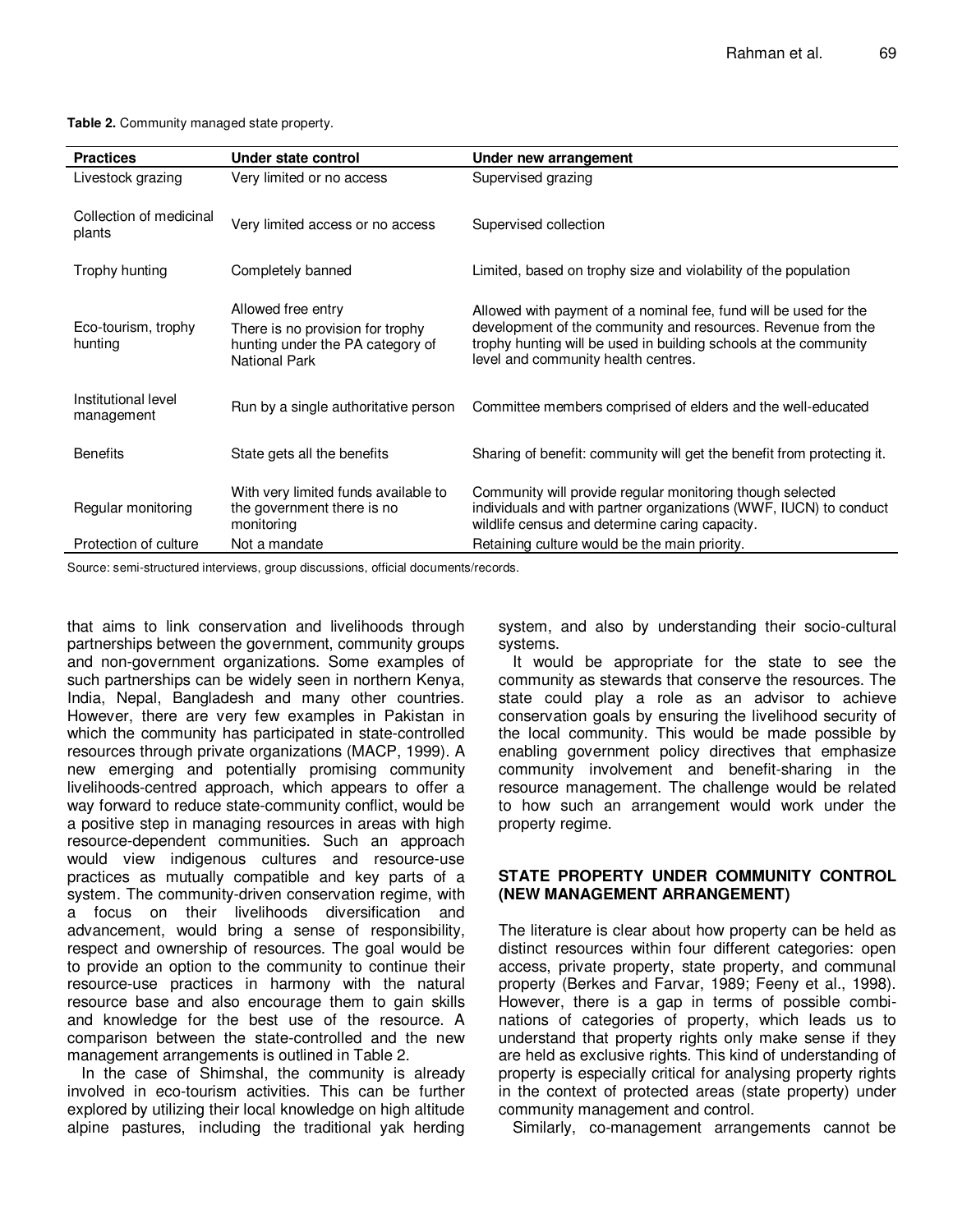| <b>Bundle of rights</b> | Under state control | New category (community controlled state property) |
|-------------------------|---------------------|----------------------------------------------------|
| Access                  |                     | XX                                                 |
| Withdrawal              |                     | XX                                                 |
| <b>Exclusion</b>        | ۰                   | <b>XXX</b>                                         |
| Management              | -                   | <b>XXX</b>                                         |

**Table 3.** Bundle of rights under the new category of property regimes.

 $x' =$  Limited access,  $x' =$  Moderate access,  $x' =$  More access,  $- =$  No access to resources.

clearly defined either as state or common property based on the given definitions. Several scholars have defined the nature of these regimes (Berkes, 1989; Feeny et. al., 1998; McCay and Acheson, 1987; Bromley, 1992; Ostrom, 1990) through developing the following explanations. Open Access is the absence of welldefined property rights, where access to the resource is open to everyone. With Private Property, individual rights to exclude others and regulate the use of the resource are known as private property. State Property rights are vested in the government to decide access to and levels of exploitation of the resource. Common Property is held by an identifiable community of interdependent users who exclude outsiders while regulating use by members of the local community.

State property under community control would be a new experiment under property regimes. This arrangement would allow the community to manage the resource and exclude others from using it (grazing of pastures or extraction of the resource). The state has the authority to allow a specific number of livestock per season based on the carrying capacity of the pastures or the specific number of visitors per year to the park.

Any income generated through the park would be invested in community development schemes, the development of pastures, the procurement or creation of educational material and the pursuit of related research. The bundle of rights, access, withdrawal, exclusion and management under the new category would give ownership to the community under the guardianship of the state. Table 3 outlines the bundle of rights that would exist under the new management arrangement.

What makes this arrangement different from comanagement is that government decision making is made in consideration of the community's rights, allowing the community to negate government officials' decisions. This is particularly important where the communities are not aware of their rights. In the case of the above arrangement, the community enjoys the power of making decisions related to their resource and the state acts as an advisor.

Pakistan, it would be difficult to generalize our conclusions to the whole region, but in a specific context like the Shimshal valley, or other similar communities, our conclusion is grounded in realities and presents some viable alternative strategies for conservation. Our observations support that pastures are an important natural capital for the Shimshal community, but inappropriate management strategies have increased their livelihood insecurity.

The concept of protected areas in the context of the mountains in northern Pakistan needs to be re-examined to avoid bringing about severe consequences, since it often neglects the role that humans have long played in shaping and maintaining the landscape. Based on the experiences and the consequences of protected areas, we need to rethink our current understanding of conservation in consideration of the context. The current system of protected areas needs to be adjusted to reconcile conservation and livelihoods. There is a possibility of bridging the gap between what have been regarded as irreconcilable principles of protected areas and livelihoods. This will require a change in the management system from state control to community control by allowing local communities to serve as stewards of the resource.

Community control of protected areas would represent a new experiment in northern Pakistan. However, this arrangement needs to be contextualised by giving specific importance to the community and their management practices. The state would achieve its conservation goals by monitoring the local communities' activities to ensure that livelihood and conservation pursuits are not negatively affecting each other. Such an arrangement would not only strengthen community livelihoods but also give a boost to the management of the resource itself. This would reduce conflicts between the state and the community and simultaneously lead to effective conservation of local natural resources.

#### **ACKNOWLEDGMENTS**

#### We would like to thank the Shimshal Community for their participation in the work. The field research was supported by the Aga Khan Foundation (AKF), Geneva.

#### **CONCLUSION**

Given the diverse cultures and languages of northern